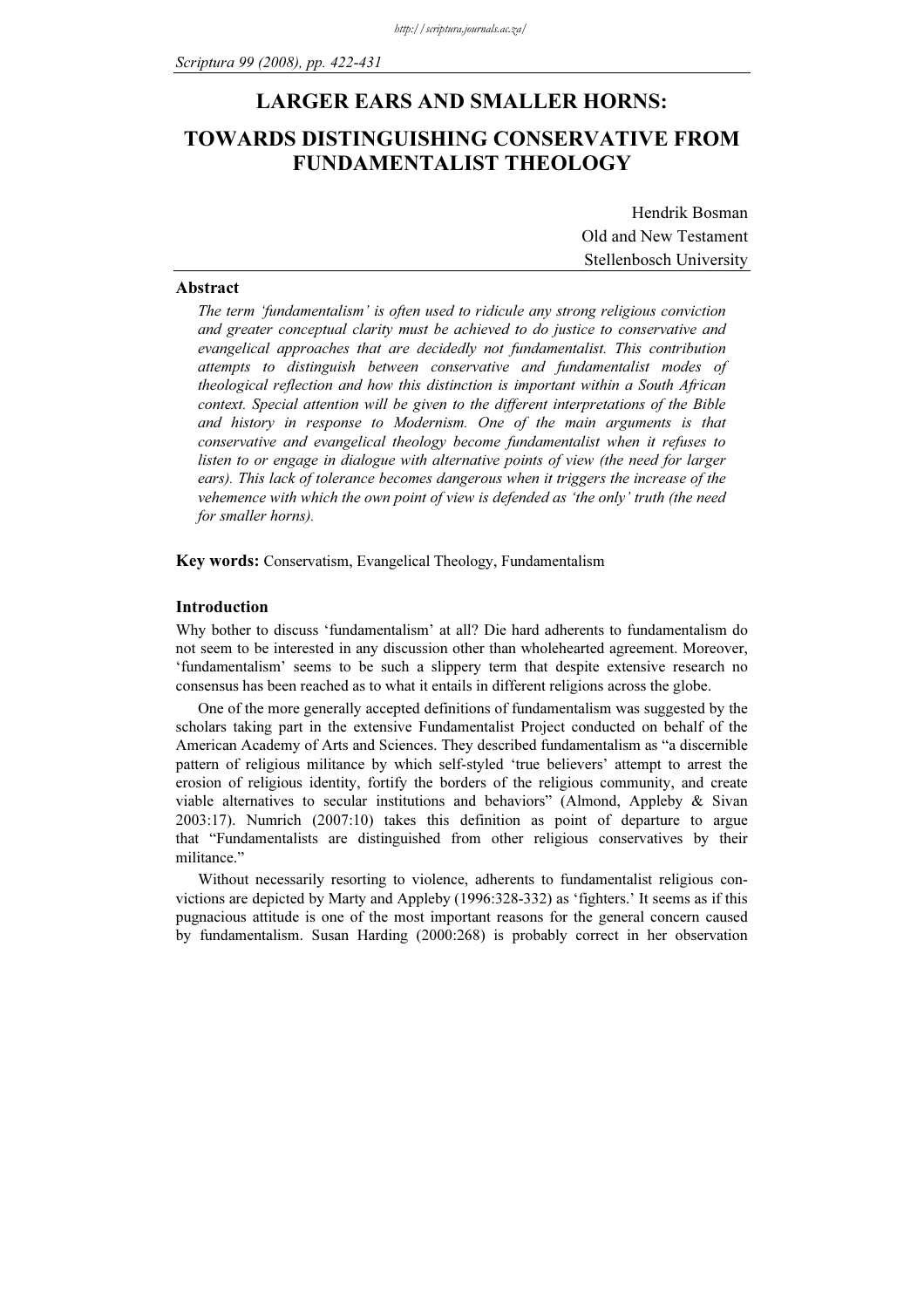#### Bosman 423

that religious groups that are identified as being 'fundamentalist' seem to have as common denominator a "capacity to alarm the managers and agents of modern secular nation-states."

Since the destruction of the World Trade Centre in 2001 'fundamentalism' has been a popular term to describe religious conservatism in a pejorative way. This contribution will argue that religious conservatism does not necessarily equal fundamentalism and that in the aftermath of 9/11 academic reflection must be acutely aware not to resonate with or amplify the self-satisfied but fearful criticism of religious conservatism as fundamentalism (Watt 2007:272).

It should be made quite clear that the following discussion does not intend to be advocacy on behalf of conservative theology or evangelical spirituality. The prime intention is to contribute towards conceptual clarity in the volatile debate about the impact of fundamentalism on society and to be able to distinguish between fundamentalism and evangelical conservative theology.

# Fundamentalist Theology as a Theology with big Horns

During the 20<sup>th</sup> century fundamentalist theology did not receive much favorable press. Initially it was considered to be prevalent amongst the less educated, with a subsequent anti-intellectual predisposition. More recently it has been perceived as being contrary to the basic principles of liberal democracy (Harris 1998:10-25).

The fundamental doctrines articulated at the 1895 Niagara Falls conference were elaborated in a series of booklets published between 1909 and 1915, known as The Fundamentals. Ken Badley (2002:138) summarized the five fundamental doctrines as follows:

- $\blacksquare$  the Bible is God's verbally inspired and inerrant word;
- Jesus is virgin-born;
- Jesus is Divine, the Christ, God incarnate;
- Jesus Christ accomplished substitutionary atonement for our sins;
- Jesus Christ rose bodily from the dead and will return.

Some scholars have attempted to explain the emergence of fundamentalism due to the religious and social circumstances at the beginning of the 20<sup>th</sup> century. George Marsden (2006:3) considers fundamentalism to be a distinct version of evangelical Christianity uniquely shaped by circumstances of America in the early twentieth century. Rooted in the revivalist traditions of the  $19<sup>th</sup>$  century, fundamentalism developed a militant opposition against modernist thinking as manifested in the theory of evolution in natural science and higher criticism amongst biblical scholars. These sociological explanations of fundamentalism presupposed that with the improvement of education, as well as societal changes, fundamentalism will gradually wither away. Since the demise of fundamentalism was not evident as the new millennium drew nearer, other explanations for the persistence of fundamentalism were sought.

Scholarship has also considered the political dimensions of fundamentalism. Despite a reluctance amongst some fundamentalists to engage in politics as a worldly activity, others became involved in championing temperance, Sabbath legislation, anti-Masonry – not to forget the vehement reaction against Bolshevism or Communism (Marsden 2006:207-209). Fundamentalism in its political guise also developed a whole conglomerate of conspiracy theories reflecting a prejudice against Jews, Catholics and Communists. Looking back at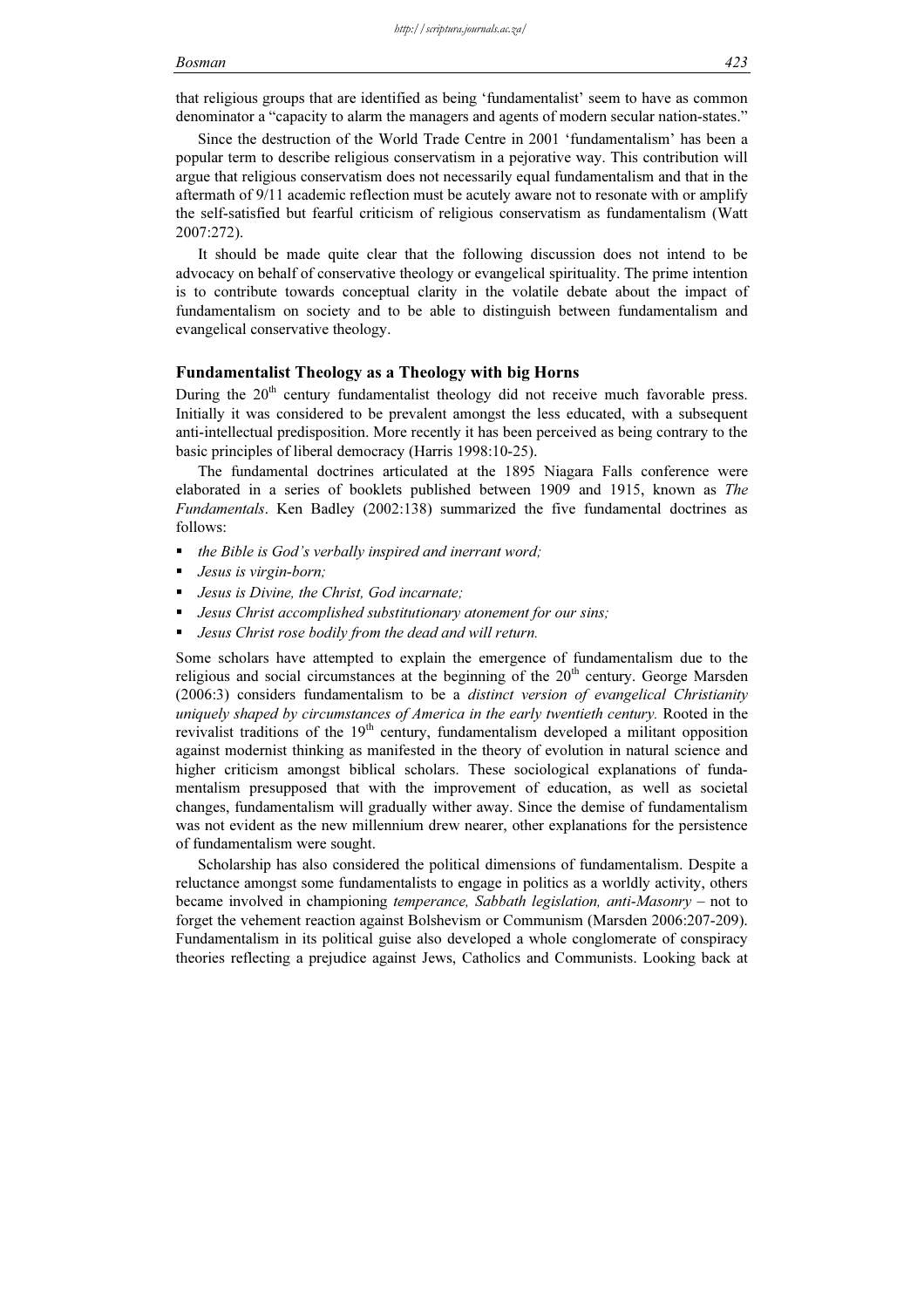the previous century Marsden (2006:232) argues that the *most striking feature of* fundamentalism since the 1970s that distinguishes it from its forebears is its deep involvement in mainstream national politics.

Historians of religion during the latter part of the  $20<sup>th</sup>$  century preferred a more theological explanation of the emergence of fundamentalism. Harriet Harris (1998:15) has defined fundamentalism in terms of a realistic and rationalistic understanding of the Bible with the following characteristics:

- a) a commitment that Scripture cannot contain any error because it is inspired by God,
- b) a circular argument that Scripture is indeed inspired because it contains no error,
- c) a reluctance to consider any reformulation of the first two points since it will constitute making concessions to modern scholarship,
- d) a concern that any detraction from the authority of the Bible will threaten the very foundation of the Christian faith.

In a more recent study of the theological roots of Christian fundamentalism, Harriet Harris (2008:816-818) emphasized the foundational nature of Scripture:

- i) The authority of Scripture is based on the doctrine of (full) verbal inspiration and therefore the understanding of the Bible is unmediated.
- ii) The Bible is perspicuous and readily accessible for everyone, with a *plain sense* that requires no or little interpretation.
- iii) The Bible is self-authenticating or self-justifying and thus allows for circular arguments that Scripture verifies its own authority and inspiration.
- iv) The Bible as a reliable foundation also necessitates it being inerrant.

It must be clearly stated that fundamentalism is not a religious trend confined to Christianity. A monumental study funded by the American Academy of Arts and Sciences from 1988-1993, The Fundamentalism Project, identified the following list of characeristics found amongst fundamentalist groups in different religions (Marty & Appleby 1995):

- **•** reactivity to the marginalization of religion
- selectivity
- moral dualism
- absolutism and inerrancy
- millennialism and messianism
- elect membership
- sharp boundaries
- charismatic and authoritarian leadership
- behavioural requirements

Most of the abovementioned characteristics will be found in religions across the globe and not necessarily be fundamentalistic. The combination of many of them and being closely linked to an attitude that allows for no disagreement is more prevalent amongst fundamentalists than conservatives.

In one of the few studies done on fundamentalism and conservatism in South Africa, Christopher Stones (1978:155) argues that the conservative in an insecure context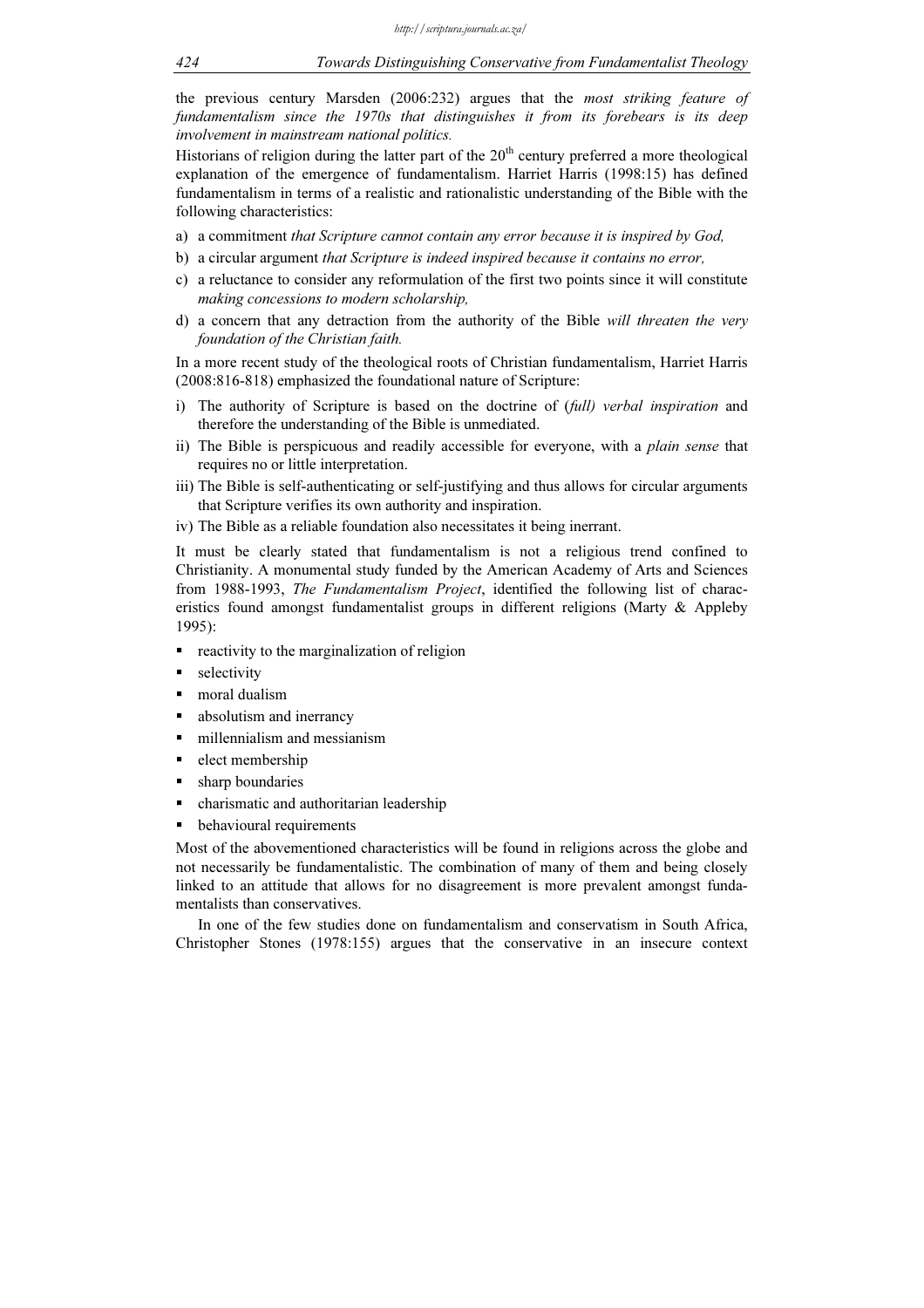#### Bosman 425

characterized by uncertainty will be resistant to change, except when the proposed change is perceived to be in the direction of increased security. It seems as if the ongoing high levels of anxiety and insecurity in South Africa provide a societal environment within which conservatism and fundamentalism thrive because it offers *moral absolutism*, traditional social roles and the certainty of faith (Boucher 2006:1).

When fundamentalism became a recognizable trend in the 1920's its prime focus was on the defense of traditions such as the literal understanding of the creation narrative in Genesis 1 and 2. Recently fundamentalism has moved from maintaining tradition at all costs to selectively reinventing tradition – here the amplification of the biblical creation narratives by the formulation of the theory of *intelligent design* is a good example.

In 21st century South Africa one is confronted both by die hard opponents to evolution that propagate creationist views reminiscent of the USA during the early  $20<sup>th</sup>$  century, as well as advocates of intelligent design – examples of the rational reinvention of creationism. One is thus tempted to consider the possibility that part of South African society is experiencing a belated "enlightenment" triggered by the advent of democracy in the 1990's, while a relatively small section has moved on to a more postmodern mode of reflection. Ruthven (2004:210) came to the conclusion that developing countries such as Iran and India (as well as South Africa) "have moved from the oral to the audio-visual era without experiencing the revolution in literacy that generated both Protestantism and the Enlightenment in Europe." This development might also explain the antiintellectual stance amongst most fundamentalists in their vehement resistance of enlightenment modernity.

Therefore caution is advised when investigating the role of fundamentalism in South Africa since the different modes of fundamentalism stretches from hard core anti-modern thought to a more erudite and intellectually sophisticated postmodern version. (This calls for urgent further investigation but is not possible within the parameters of this contribution).

### 3. CONSERVATIVE THEOLOGY AS A THEOLOGY WITH LARGE EARS

Conservatism as a distinctive philosophy was described by Edmund Burke in his Reflections on the Revolution in France as feudal aristocracy's reaction to the French revolution (Akron 1983:33). During the past two centuries it has been alluded to as a frame of mind elicited by radical change that tends to accept the status quo as point of departure for gradual development. It has been attempted to associate conservatism with a pessimistic view of humankind that is rooted in the related doctrines on sin, original sin and the fall of humankind. Vierecka (1965:37) has even referred to conservatism as the secularization of the idea of original sin.

Where the underlying principles of liberalism and socialism seem to be respectively freedom and equality; conservatism seemed to be based on order or as Scruton (1984) echoing Aristotle has suggested happiness (as a form of harmony or order). Given the existing predominance of capitalism one might also suggest *prosperity* as a currently preferred form of happiness!

Soon after World War Two neo-evangelicalism came to the fore with the establishment of Fuller Theological Seminary in 1947, the journal Christianity Today in 1956 and Youth for Christ that has as its motto: anchored to the Rock, but geared with the times (George 2007:282). Carl FH Henry, a founding member of Fuller Seminary and the first editor of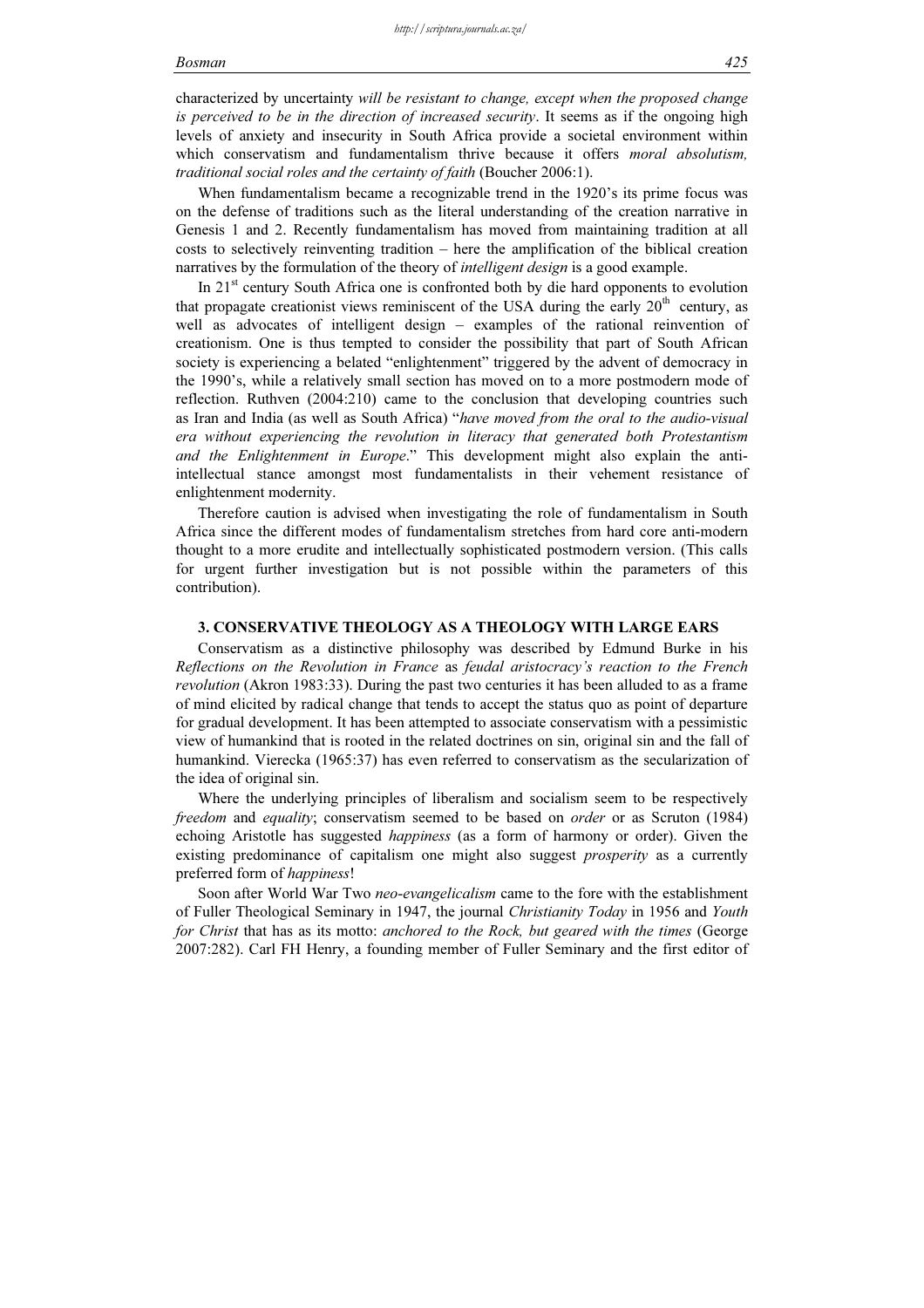Christianity Today, challenged American conservatives to leave their intellectual ghetto to pursue social and cultural engagement in view of their faith conviction (1947).

For the purpose of this discussion Evangelical Theology will be considered to a mode of Conservative Theology that can be distinguished from Fundamentalist Theology. As argued in the previous section *militant opposition to modernism* was considered to be the characteristic trait of fundamentalism that distinguished it from other related traditions such as evangelicalism, revivalism, pietism, the holiness movements, millenarianism, Reformed confessionalism, Baptist traditionalism, and other denominational orthodoxies (Marsden 2006:4). Badley (2002:145) concludes that despite the common roots of fundamentalists and evangelicals they eventually have gone their separate ways.

Before scrutinizing the track record of conservative and evangelical theology in South Africa, a brief glance at Africa as a continent is required. For quite some time Byang Kato was considered to be the quintessential African evangelical (De la Haye 1986). Tienou (2007:218) considers the two most important theological characteristics of Kato as an evangelical to be: the trustworthiness of the Word of God against all theological liberalism and the proper contextualization of theology in its African setting without adulterating the Gospel. Clarity about what *proper contextualization* entails has been a perennial bone of contention and respected African theologians such as Kwame Bediako (1992:386) has asserted that Kato and his fellow evangelicals have been predominantly influenced by their deep roots in the conservative evangelical tradition and being less appreciative of its African pre-Christian heritage, resulting in a lack of integration of Christian faith and African tradition.

Although an evangelical and conservative religious disposition can be found in most South African Christian denominations the remarkable growth amongst charismatic churches during the last three decades must receive special attention as one of the more telling examples of the local impact of conservative evangelicalism. Glen Thompson (2004:136) describes the religious ethos of South African charismatics as a religious conservatism which merged with a conservative (a)political consciousness and a spirituality that focused on the self and God. Despite a reluctance to become involved in party politics one must be appreciative of the role many charismatic churches played during the unraveling of apartheid in the 1990's by promoting personal and racial reconciliation within a charismatic mission spirituality at the grassroots level thereby enabling a new vision of South African society based on the understanding of the kingdom of God as reconciling black and white (Thompson 2004:140). What many mainline churches struggled to achieve in terms of reconciliation was manifestly visible in the charismatic churches. In many ways the conservative evangelical message, somewhat ironically, mirrored the secular vision of a *rainbow nation*.

A clear conservative orientation can be detected in the emphasis on justice, reconciliation and peace and echoed by the mobilization of public opinion towards legislating morality, encouraging welfare evangelism, and maintaining the status quo of the middle classes by stabilising crime, violence and opposing political agendas (Thompson 2004:141). The ongoing debates about abortion, the death penalty and gay rights, as well as the propagation of a prosperity gospel are but a few examples of the impact of conservative evangelicalism on South African civil society.

In South Africa many a theological argument was developed during the second half of the previous century to undergird the maintenance of law and order as opposed to the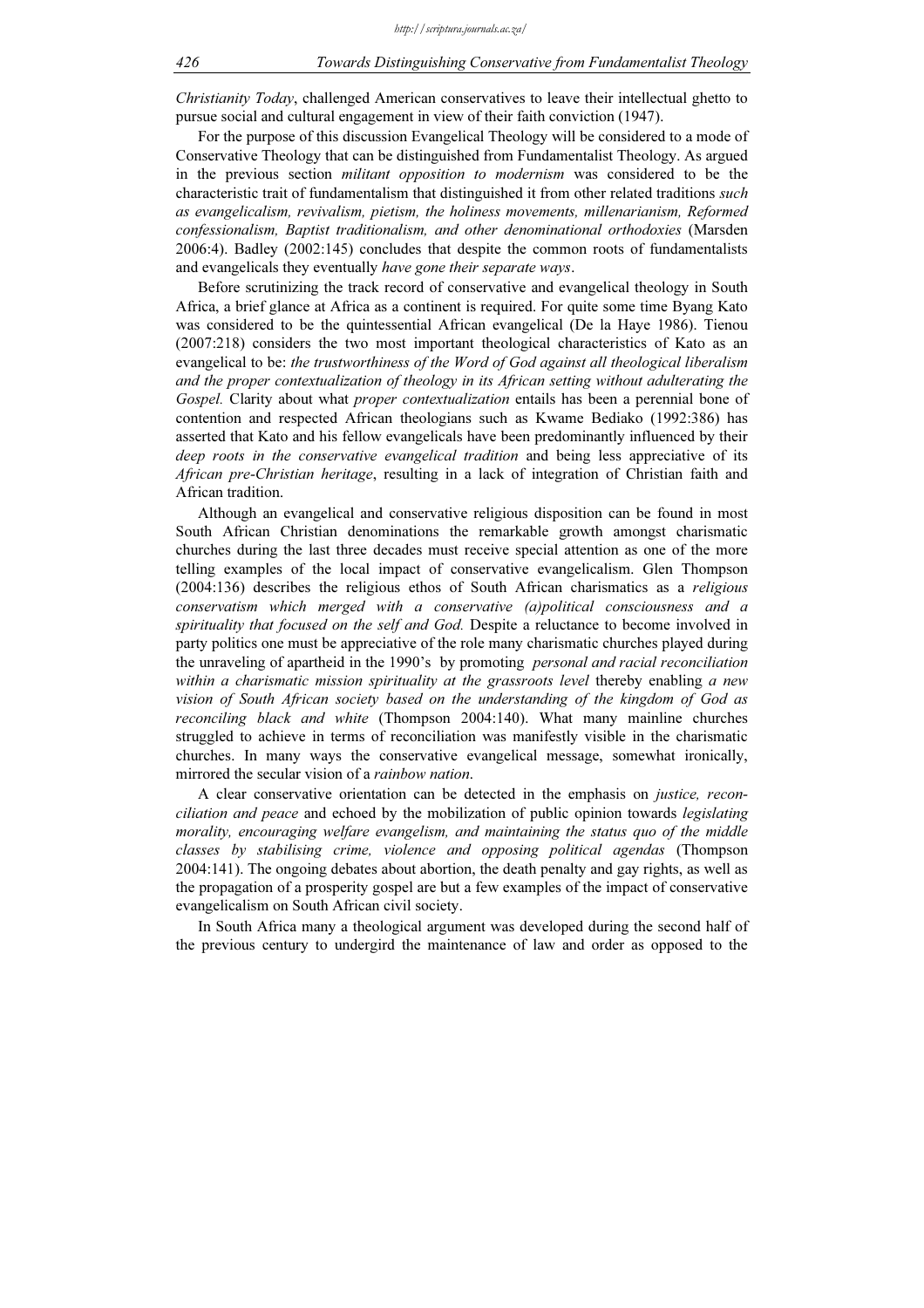recognition of the aspirations of the majority of South Africa's population that demanded freedom and equality. The first decade of the third millennium was characterized by the longest period of economical growth in the recent history of South Africa and this contributed to the predominance of capitalist economic growth strategies, as well as the reformulation of *order* as *prosperity* – part of the mantra of conservative evangelicals prevalent amongst many of the new black elite and white yuppies.

During the past decade South Africa has experienced an influx of conversionist evangelicalism as a form of conservative theology that grew out of the mega-church movement with its emphasis on evangelism, mission and spirituality – reaching out to the unconverted on a local and global scale, as well as the focus on personal spiritual growth (Marsden 2006:252). The huge popularity of Rick Warren's *The Purpose Driven Church* (1995) and The Purpose Driven Life (2002), as well as Bill Hybel's model of church growth exemplified by his Chicago based Willow Creek Community Church, are significant South African manifestations of *conversionist evangelicalism*.

In what has been depicted as the *therapeutic age* local bookstores have been flooded by spiritually orientated and biblically based guides for combating depression, losing weight, establishing functional families, achieving a more beneficial lifestyle and even a better sex life (Marsden 2006:254-255). The evangelical predilection for a biblical approach to issues of the day can lead to proof-texting and the unrealistic expectation that complex contemporary issues can be resolved by the study of Scripture alone (Dyrness 2007:156).

Since religious conservatism is by no means unique amongst Christians, a brief survey will be provided of conservative religious trends in South African Judaism and amongst Muslims in South Africa.

Jocelyn Hellig (1986:233) argues that the characteristic feature of contemporary Judaism in South Africa is *its conservative traditionalism*  $-$  a feature that she describes as being a respect for tradition, a strong attachment to Zion and, an overall 'comfortableness' with the condition of being Jewish. Contrary to trends in the United States, four out of every five Jews in South Africa will be broadly affiliated to a more Orthodox position while the remaining 20% can be considered to be Reformed (Hellig 1986:235). The roots of this conservative trend can be traced to the British and Lithuanian background of many Jews who settled in South Africa during the  $19<sup>th</sup>$  century – a case of pouring Litvak spirit into Anglo-Jewish bottles (Saron 1965:21). Although the majority of South African Jews are affiliated to Orthodox synagogues, they can be depicted as *non-observant Orthodox* – the so-called three-times-a-year Jews that will only attend synagogue during Passover, Rosh Hashanah and Yom Kippur (Hellig 1986:237-238). Against this backdrop it is not surprising that despite the Orthodox or conservative majority amongst South African Jews there are very few examples of fundamentalist Judaism since this type of conservatism or Orthodoxy is a widely accepted form of identification rather than a system of disciplined observance (Ascheim 1970:218-219).

Ebrahim Moosa (1989:73-74) is convinced that a rigid conservatism remains grounded in the Muslim community in South Africa and that it is perpetuated by the *ulama* – groups (Councils of Theologians in different provinces), whose conservatism is attributed to their legalistic training and a religious tradition that is legitimated by *invoking the immutable* authority of the past. The age-old tension between Sunni and Shi`i factions sporadically flares up within the South African Muslim community – the periodical vigilante activities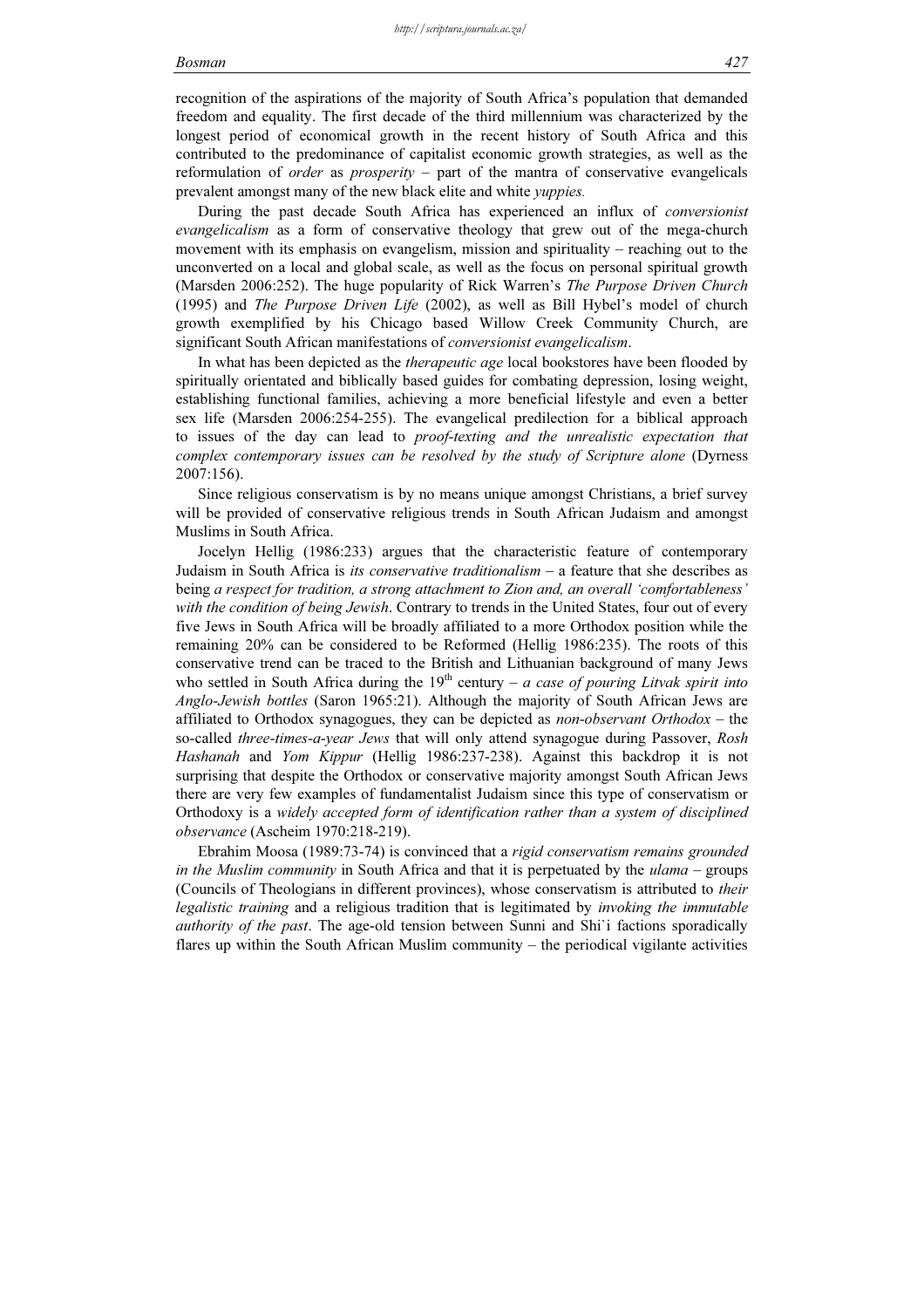of Pagad and Qiblah are examples of a more fundamentalist trend amongst a minority of Muslims.

Two of the principal concerns amongst the majority of conservative Muslims in South Africa are the deterioration of religious (Sharia) authority, as well as the breakdown in parental authority – exacerbated by high levels of crime and drug abuse (Moosa 1989:79). The acceptance of capitalism and free enterprise amongst the majority of the Muslim community indicate that the conservative resistance against modernity is selective and does not entail a blanket rejection of modernity.

There also seems to be an important difference between the extent to which fundamentalists and evangelical conservatives rationalize religion. Karen Armstrong (2004:xiv-xvi) makes a strong argument that fundamentalism converted the muthos of religion into a rationalistic *logos* and thereby reduced the scope of religion and the creative interpretation of its sacred texts. Conservative evangelicals, especially in its charismatic guise, remain open to being *moved by the Spirit* thereby resisting being straight-jacketed by a rationalistic fundamentalism.

The debate about the reinstitution of the death penalty in South Africa is a good example of how religion becomes rationalized by the strict adherence to the doctrine of retribution – not only an eye for an eye, but also a life for a life is called for. With a society as a whole feeling very insecure due to high levels of violent crime, segments of the South African society that under other circumstances would by no means be described as being fundamentalist now resort to a fundamentalist view of capital punishment. This is another reason for raising the consciousness of believing communities by establishing conceptual clarity to maintain non-fundamentalist positions despite their daily insecurities.

#### Conclusion

The ability to distinguish between conservatism and fundamentalism is one of many similar distinctions that need to be made – not only amongst Christians but also amongst members of different faith communities. Greater conceptual clarity and some mutual understanding can be achieved through multi-disciplinary research and interfaith dialogue.

Marsden's (2006:235) shorthand distinction between fundamentalism and evangelialism is that a fundamentalist is *an evangelical who is angry about something*. This operational distinction between evangelical and fundamentalist involves their relative degrees of militancy in support of conservative doctrinal, ecclesiastical, and/or cultural issues. How can theological thinking refrain from using anger or its flipside fear as point of departure? Faith seeking understanding must be revisited as the starting point of theologizing that embraces constructive critical thinking and dialogue (not aggressive confrontation!) with those who one disagrees with (Witherington 2005:250-251).

It has become clear that Christian fundamentalism can be distinguished from conservatism in the way it combines the militant defence of what it considers to be foundational with the view that the Bible is inerrant. Part of the militant defence of fundamentalist foundational thinking entails the effort to make religion into the cultural cement of the social foundation, while inerrancy invests the sacred text as a practical manual for political action (Boucher 2006:5).

Although it is inevitable that religion develops culturally formed ideals and values, the critical scrutiny thereof can be a constructive enterprise that enables the adherents to a religion to distinguish between the cross and the gold (Marsden 2006:260). Although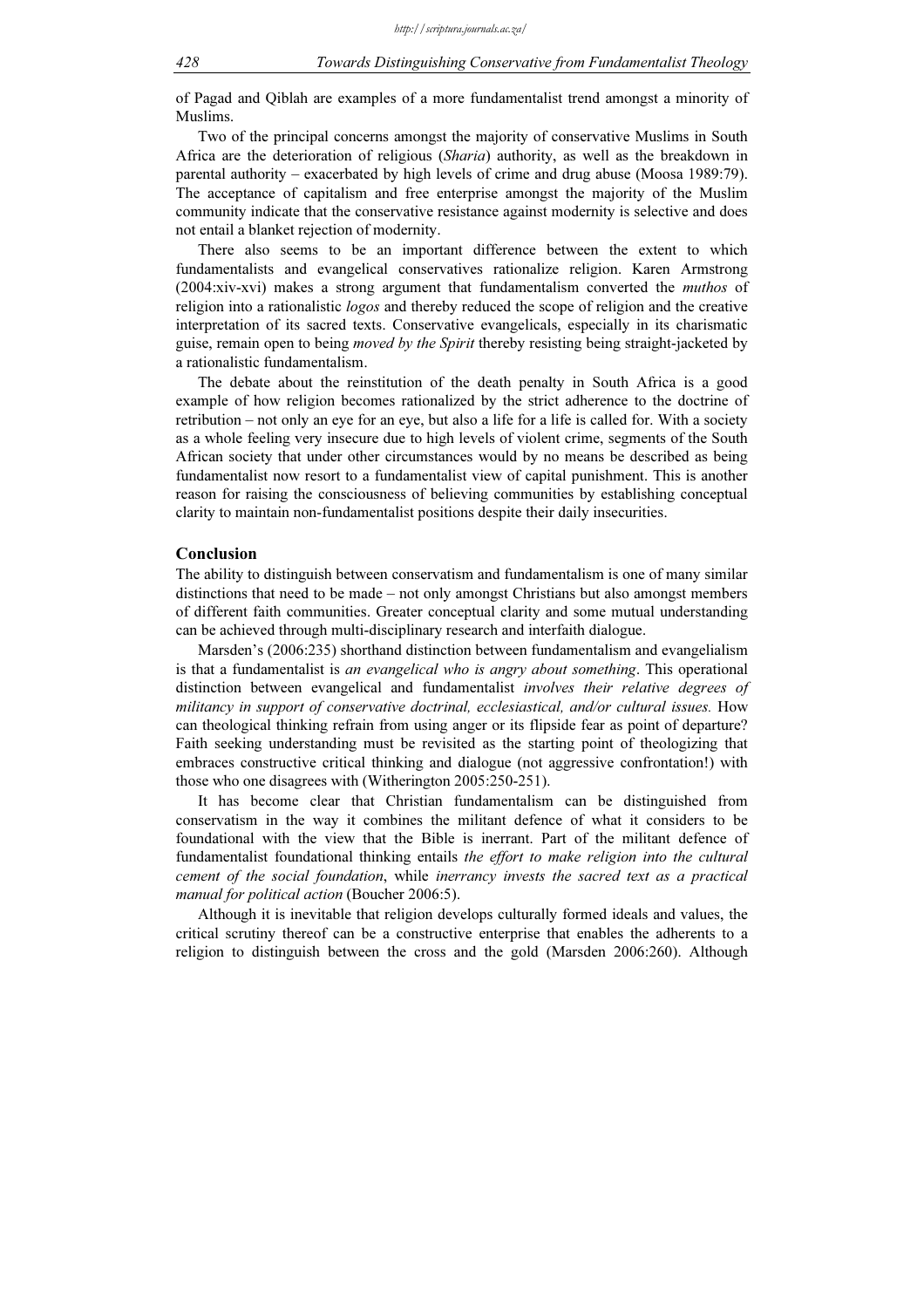#### Bosman 429

conservative theology in its evangelical guise increasingly engages with culture it does not necessarily listen to culture. The need for a conservative theology with bigger ears goes beyond dialogue with communities of faith since it also implies an acute sensitivity for the cultural context within which the theological reflection takes place.

With the phenomenal growth Christianity has recently experienced on the African continent the increased conflict potential with other contending faiths, such as Islam, must be addressed. Constructive interfaith dialogue rallying to the cause of religious freedom require bigger ears and smaller horns, undergirded by conceptual clarity about the difference between fundamentalist, conservative and evangelical modes of theological reflection.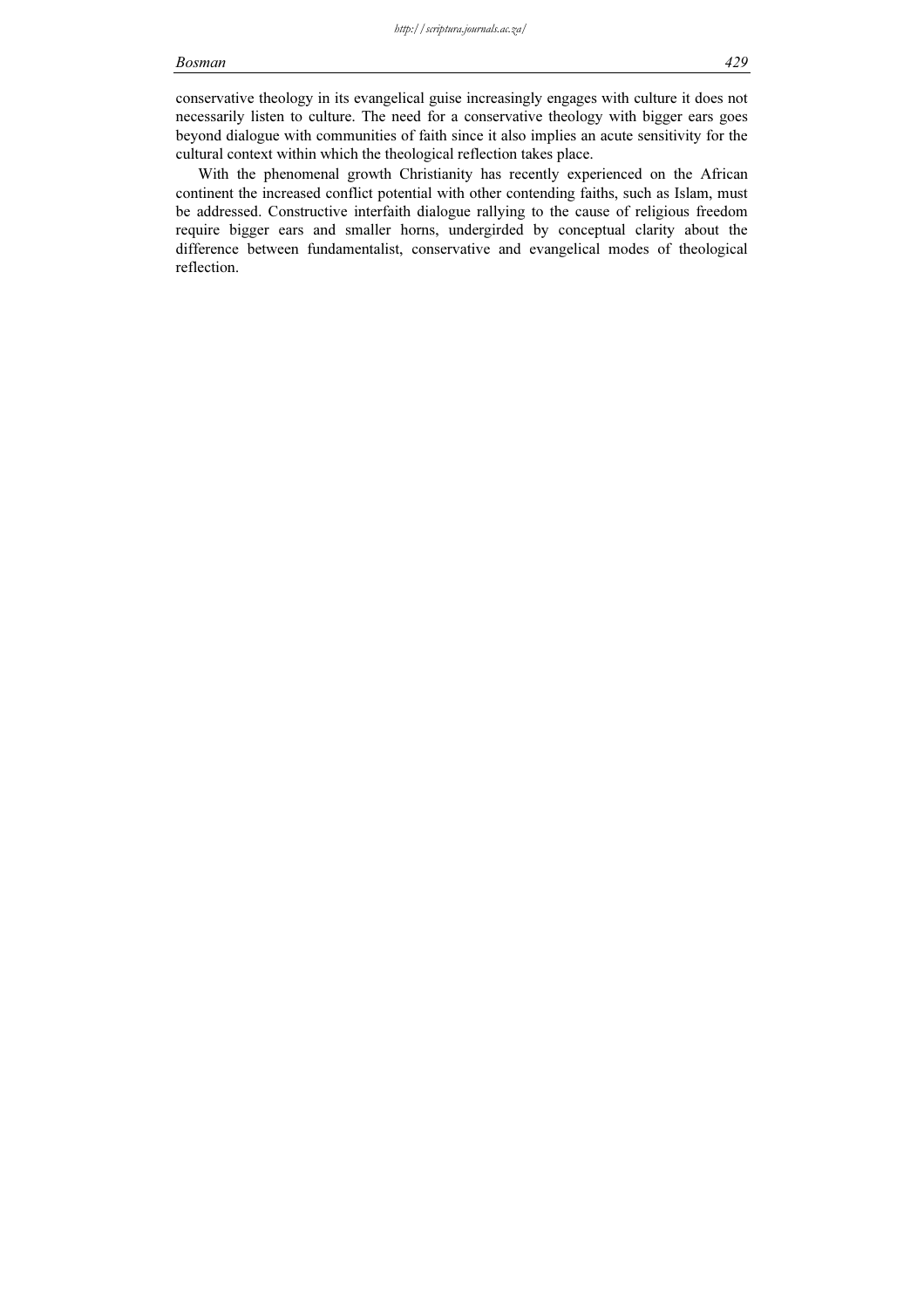# BIBLIOGRAPHY

- Akron, F 1983. "Conservatism", in DJ van Vuuren & DJ Kriel (eds.), Political alternatives for Southern Africa. Durban: Butterworths, 33-42.
- Almond GA, Appleby RS and Sivan E 2003. Strong Religion. The rise of fundamentalisms around the world. Chicago: Chicago University Press.
- Armstrong, K 2004. The battle for God: Fundamentalism in Judaism, Christianity and Islam. London: Harper Collins.
- Ascheim, SE 1970. "The communal organization of South African Jewry." Jewish Journal of Sociology 12 (2):218-219.
- Badley, K 2002. "Fundamentalist and Evangelical perspectives in Education." Journal of Education and Christian Belief 6 (2):135-148.
- Bediako, K 1992. Theology and Identity.Oxford: Regnum Books.
- Boucher, G 2006. "Postmodern Conservatism and Religious Fundamentalism." (Paper delivered at the "Postmodern Conservatism" Conference" February 2006, University of Melbourne). Available online: http://www.ethicalpolitics.org/ seminars/fundamentalism.htm.
- Burke, E 1982. Reflections on the Revolution in France. London: Penguin.
- Clements, J 2006. "The science of fundamentalism" (Paper delivered at the "Postmodern Conservatism" Conference" February 2006, University of Melbourne). Available online: http://www.ethicalpolitics.org/seminars/justin-clements.htm.
- De la Haye, S 1986. Byang Kato: Ambassador for Christ. Achimota: African Christian Press.
- Dyrness, WA 2007. "Evangelical theology and culture," in T Larsen & DJ Treier (eds.), The Cambridge Companion to Evangelical Theology. Cambridge: Cambridge University Press, 145-159.
- The Fundamentals: A Testimony to the Truth (12 vols.). Chicago: Testimony Publishing Company.
- George, T 2007. "Evangelical theology in North American contexts," in T Larsen & DJ Treier (eds.), The Cambridge Companion to Evangelical Theology. Cambridge: Cambridge University Press, 275-292.
- Harding, SF 2000. The Book of Jerry Falwell: Fundamentalist language and politics. Princeton: Princeton University Press.
- Harris, HA 1998. Fundamentalism and Evangelicals. Oxford: Clarendon.
- Harris, HA 2008. "Fundamentalism(s)," in JW Rogerson & JM Lieu (eds.), The Oxford Handbook of Biblical Studies. Oxford: Oxford University Press, 810-840.
- Hellig, J 1986. "South African Judaism: An expression of conservative traditionalism." Judaism 35:233-242.
- Henry, CFH 1947. The uneasy conscience of modern fundamentalism. Grand Rapids: Eerdmans.
- Marsden, GM 2006. Fundamentalism and American Culture (2<sup>nd</sup> edition). Oxford: Oxford University Press.
- Marty, ME & Appleby, RS 1995. Fundamentalisms Comprehended. Chicago: Chicago University Press.